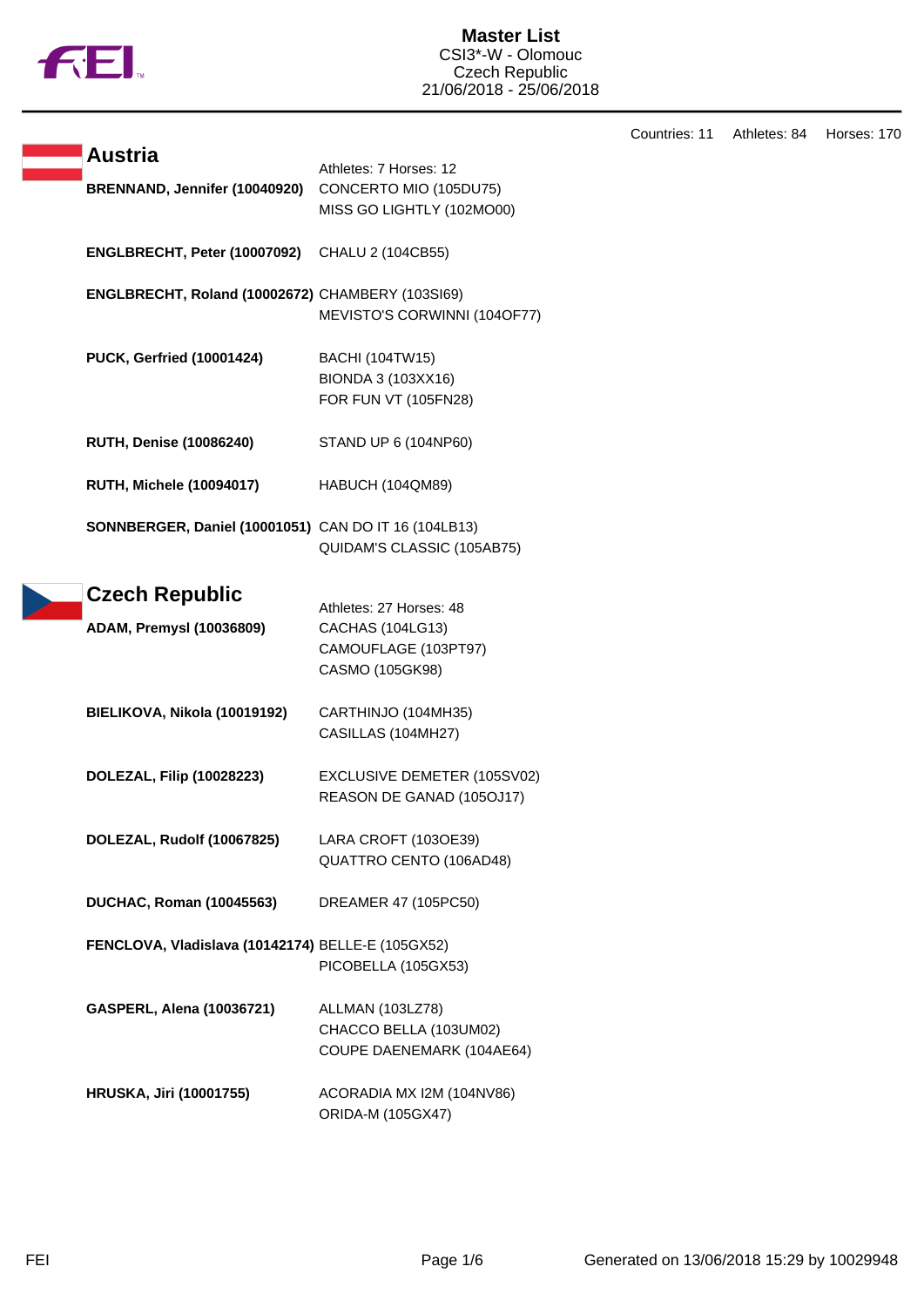

## **Master List** CSI3\*-W - Olomouc Czech Republic 21/06/2018 - 25/06/2018

| KLUS, Marek (10098807)              | CARISON (104CJ36)<br>CRADO VON WICHENSTEIN (104AJ72)                                 |
|-------------------------------------|--------------------------------------------------------------------------------------|
| KUBRICKA, Katerina (10038394)       | SEJNA 1 (102YB52)                                                                    |
| <b>MALAK, Vladimir (10065529)</b>   | CROOK (104TG43)                                                                      |
| MALÝ, Jan (10077772)                | CARTOOCCI (104QF87)<br>ZARTHAGO BR Z (105ZV13)                                       |
| MOTYGUINE, Sergei (10017288)        | DYLAN (104QH43)                                                                      |
| <b>OPATRNY, Ales (10000610)</b>     | CHABLOU (105KP72)<br>CLINTGOLD (104WL61)                                             |
| PAPOUSEK, Kamil (10011193)          | AGATA VAN GRASSHOPPER (105YJ57)<br>LOKI (105FY42)<br>LOTUS SOBRAL DA COSTA (105MG91) |
| REFKOVA, Michaela (10029968)        | GRACE FEDERICA (105GX90)                                                             |
| <b>SALKOVA, Tina (10057688)</b>     | DARTANAN (105HL23)                                                                   |
| <b>STERBA, Jakub (10037248)</b>     | <b>WARNESS (105IZ83)</b>                                                             |
| <b>STETINA, Jan (10029865)</b>      | ECELANO DD (105FQ20)<br><b>VERDI S (103RH70)</b>                                     |
| STOVICKOVA, Miroslava<br>(10150799) | EL ROCCO (104RU49)                                                                   |
|                                     | LA FREI (105NG05)                                                                    |
| TRETERA, Vladimir (10003061)        | EXPENSIVE (104UW45)                                                                  |
| VACHUTKA, Ladislav (10029270)       | ELLIOT 133 (106CK77)<br>VANILLA ROSE-H (105QU43)                                     |
| <b>VESELA, Tereza (10057043)</b>    | F-NINJO (105JJ20)                                                                    |
| VOJTKOVA, Alzbeta (10037252)        | PINKY PAY (106AL80)                                                                  |
| ZELINKOVA, Zuzana (10007626)        | <b>EVITA R (104GP07)</b><br>KLEINER LORD 16 (104IX16)<br>LARIMA (104GP05)            |
| ZIGOVA, Katerina (10150713)         | ELLA (105JP98)                                                                       |
| ZVARA, Ondrej (10041918)            | CHACCOLAN (104GC49)<br>QUIMERO M (103WY75)<br>TUAL BLUE (103YM41)                    |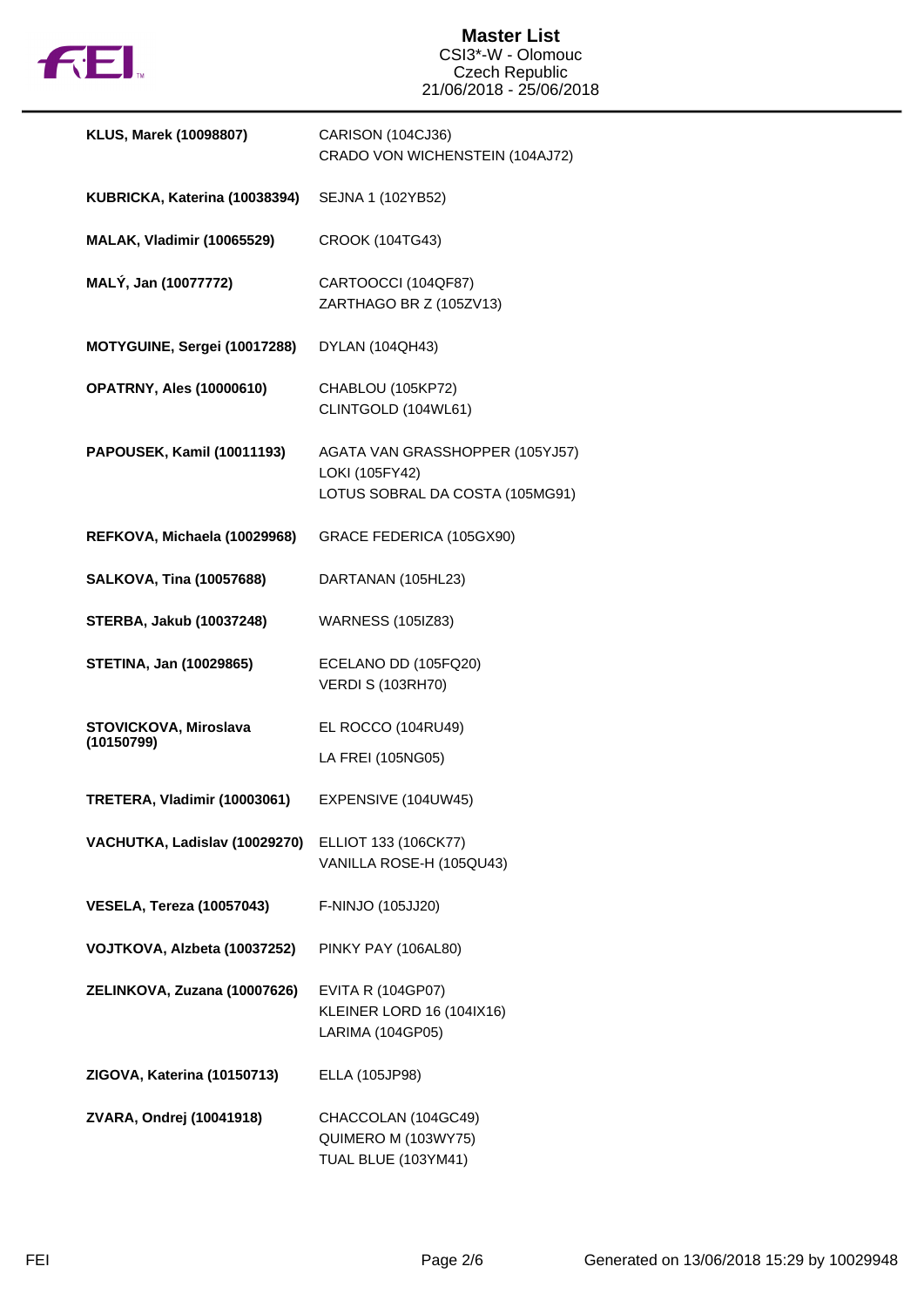

| Germany<br>BRENNER, Andreas (10000700) | Athletes: 8 Horses: 16<br>CRONOS 17 (103MR84)                                     |
|----------------------------------------|-----------------------------------------------------------------------------------|
|                                        | QUINTAIRA (104XP32)<br>TREBOX ACORADA (102MM60)                                   |
| <b>HOLZ, Thomas (10017377)</b>         | CASSANO II (103DO57)<br>CHESTER VAN'T GOOR Z (105ZI07)<br>CORAL SPRINGS (103IH29) |
| <b>MAIER, Lisa-Maria (10086175)</b>    | HAWAII BEACH (104DQ83)                                                            |
| <b>NAGEL, Marco (10102593)</b>         | CHACCO CHERRY (105NP75)                                                           |
| <b>SPREHE, Jörne (10001766)</b>        | CHEPETTA 3 (104PN63)<br>CLUESO 5 (104SD31)<br>STAKKI'S JUMPER (103LJ84)           |
| <b>TAXIS, Jennifer (10083388)</b>      | LIBORIUS 4 (103LO05)                                                              |
| <b>WIDMANN, Simon (10060912)</b>       | DOBOLENSKY (105OC75)<br>DOMBURG VAN DE RECHRI (102ME05)                           |
| <b>WULFF, Lesley (10089460)</b>        | CARTUSCH (105QU59)<br>LUIGI 236 (104CS36)                                         |
| <b>Hungary</b>                         |                                                                                   |
| <b>HORVÁTH, Balázs (10000814)</b>      | Athletes: 10 Horses: 19<br>PM LA CONTA Z (103UR48)<br>ZORDON (103PY22)            |
| HUGYECZ, Mariann (10002161)            | CHACCO BOY (102ZC11)<br>TANGO D'ECRY (104BU21)                                    |
| <b>JUN. KÖVY, András (10027085)</b>    | <b>HEUREKA 22 (104JW74)</b>                                                       |
| KOVÁCS, Csaba (10080643)               | DIAMOND (AUT41064)<br>PIKEUR LUX (102RE46)                                        |
| KRUCSÓ, Szabolcs (10002892)            | BUKFENC (103DK85)<br>CHACCO BLUE II (104KA08)<br>CHACCO BOY (103AS33)             |
| MÁRIÁS, Sára (10085469)                | CANTUS CLAY (104AQ00)                                                             |
| SZABÓ JR., Gábor (10027459)            | LORD CLASSIC 2 (106AY98)<br>TIMPEX BOLCSESZ (104EF14)<br>TIMPEX FENYEV (104UR56)  |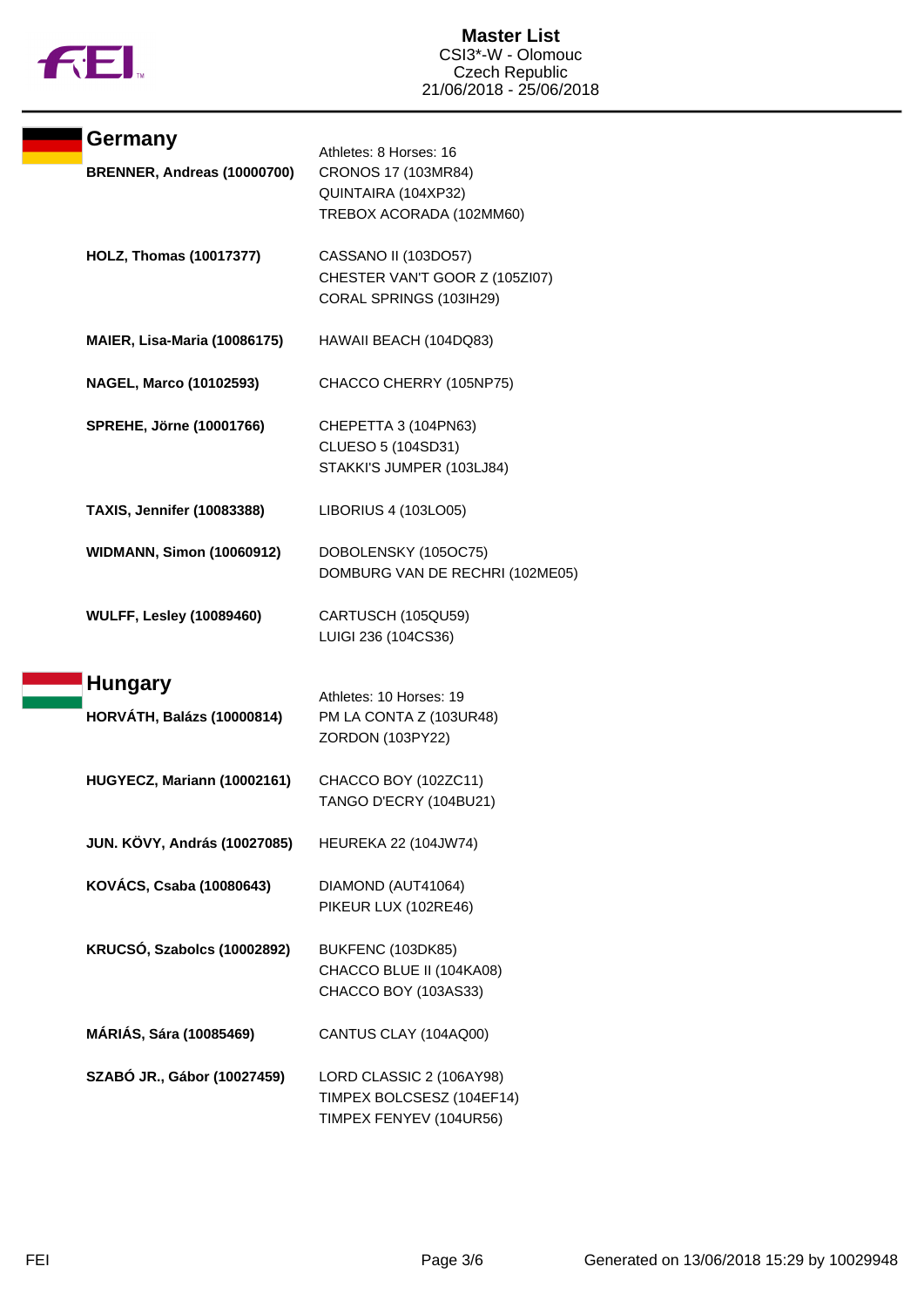

П

| SZÁSZ, Sándor (10011461)                                         | LARINI 12 (104AR50)<br>LORENZO 354 (104UQ95)<br>LUFTIKUS BOY (102UG12)                 |
|------------------------------------------------------------------|----------------------------------------------------------------------------------------|
| VÁNDOR, Zsófia (10075094)                                        | QUINTUS (102WQ46)                                                                      |
| <b>VARGA, Kristóf (10083807)</b>                                 | DANTE (104FR56)                                                                        |
| <b>Italy</b><br><b>ALBERTI DE MAZZERI, Alessia</b><br>(10074119) | Athletes: 12 Horses: 32<br>CHINCHITA JWB (104BY54)                                     |
|                                                                  | LIEBE DE MUZE (105DH24)                                                                |
| <b>BROTTO, Fabio (10016424)</b>                                  | VANIGLIA DELLE ROANE (104KI02)<br>VANITA' DELLE ROANE (104IF06)                        |
| CIRIESI, Federico (10029177)                                     | CALAIS D'ARGILLA Z (104SP99)<br>CAPE CORAL RBF Z (104UI78)<br>COLOUR OF FUN (103OR53)  |
| CODECASA, Filippo (10026748)                                     | CORIANDOLO (103EN21)<br>GO HIGH DELLA BASSANELLA (103UX63)<br>Z CANTURANA (104CG78)    |
| D'AGUÌ, Natale (10095776)                                        | DUKA'S CARLOS (102WL71)<br>QITANA VDV (104VX73)<br>VIOLINO IL PALAZETTO (105OD81)      |
| DEL SIGNORE, Michol (10029467) ENANDA (104SU39)                  | LORDIANA (102WG80)                                                                     |
| GARCIA, Juan Carlos (10000431)                                   | COCODRILLO (102NZ48)<br>GITANO V BERKENBROECK (103SE27)<br>ZILVER (102NH87)            |
| GIUGNO, Anna (10010581)                                          | COME ETOILE DELL'ALSADA (103XR23)<br>G AND C SICILIA (103DO08)<br>QUEEN ANNE (104MY29) |
| PARACCIANI, Gianluca (10074120) CHEF V VEECATEN (103MG26)        | LA COULEUR (105KA36)                                                                   |
| TURCHETTO, Roberto (10002657) BARON (103ZS66)                    | CAPILOT (103YZ15)<br>EROS V (104WI34)                                                  |
| <b>TURTURIELLO, Francesco</b><br>(10001340)                      | CHACCO DU ROUET (105XD02)                                                              |
|                                                                  | JAMES 007 (104JC18)<br>QUINOA DES PRES (103ZS10)                                       |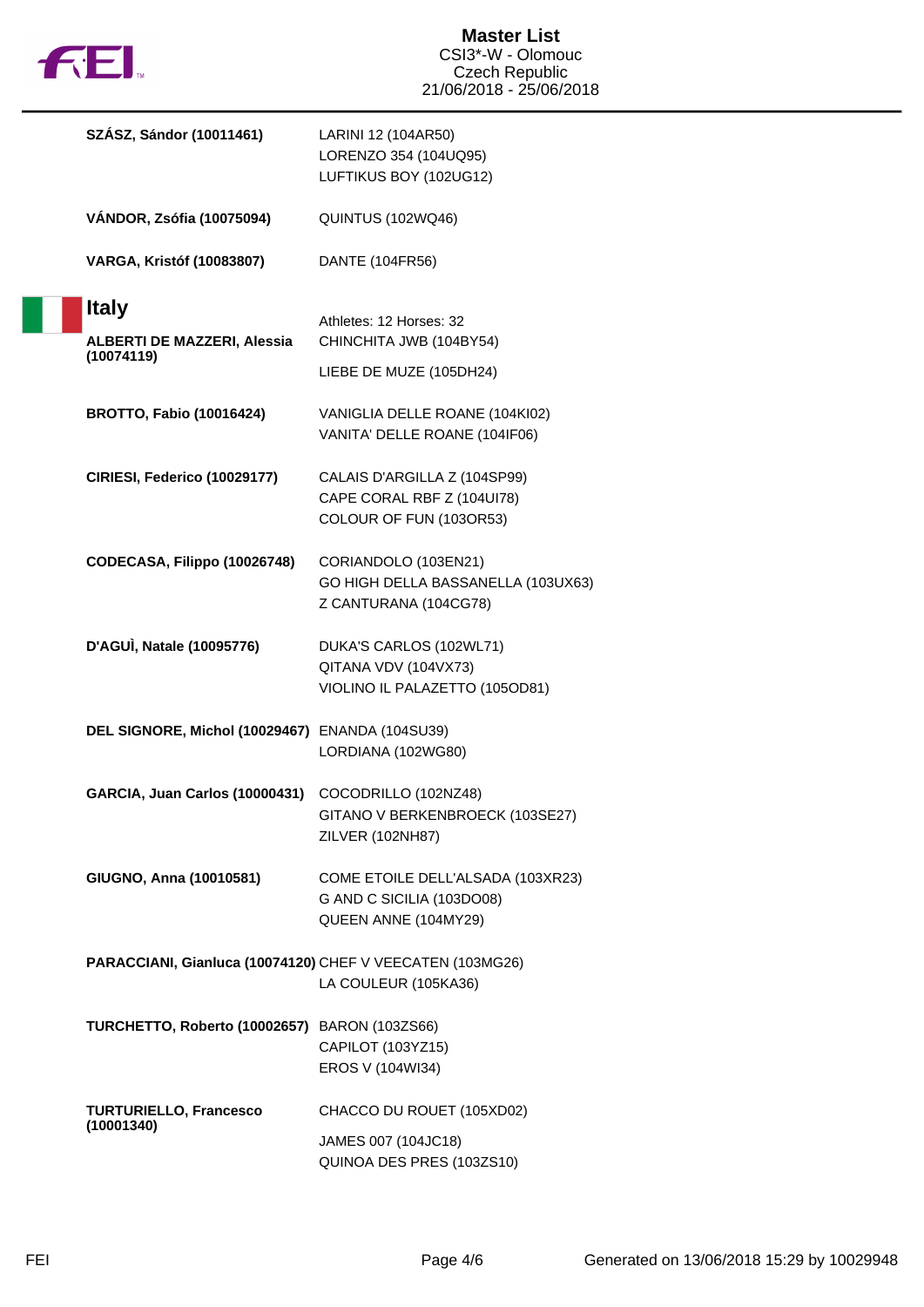|  | fill.                                                    | <b>Master List</b><br>CSI3*-W - Olomouc<br><b>Czech Republic</b><br>21/06/2018 - 25/06/2018 |
|--|----------------------------------------------------------|---------------------------------------------------------------------------------------------|
|  | ZUVADELLI, Paolo Adamo<br>(10016449)                     | CANTO 21 (104JV26)                                                                          |
|  |                                                          | CHACCIENY (104ZV43)<br>LORANDOS EH (106CA86)                                                |
|  | Korea (Republic of)                                      | Athletes: 2 Horses: 3                                                                       |
|  | KIM, Boseon (10112196)                                   | CARL (103KF38)<br>CATENDER (104UR10)                                                        |
|  | KIM, Seok (10065671)                                     | LOLITA DD (104VC19)                                                                         |
|  | Lithuania                                                | Athlete: 1 Horses: 3                                                                        |
|  | PETROVAS, Andrius (10011105)                             | CARACAS (105LY55)                                                                           |
|  |                                                          | <b>CLARITY (105KB76)</b>                                                                    |
|  |                                                          | ZUKO S (103GQ39)                                                                            |
|  | <b>Poland</b>                                            |                                                                                             |
|  |                                                          | Athletes: 9 Horses: 16                                                                      |
|  | KAZMIERCZAK, Michal (10034342) CISALL FS (104QY27)       |                                                                                             |
|  |                                                          | QUE PASA 5 (1030119)                                                                        |
|  |                                                          | WILANDER (104XS35)                                                                          |
|  | KIERZNOWSKI, Hubert (10001618) DENVER Z (103AM23)        |                                                                                             |
|  |                                                          | LANOSO (105ED59)                                                                            |
|  | KOSZUCKA, Malgorzata<br>(10105027)                       | ALVARO 121 (104QY53)                                                                        |
|  |                                                          | CHARLENE (104HN44)                                                                          |
|  | KOZANECKA, Aleksandra<br>(10043971)                      | CALERO Z (104QE29)                                                                          |
|  |                                                          | SUEDWINDS AMANDA (104NQ43)                                                                  |
|  | <b>KUBIAK, Dawid (10017401)</b>                          | BAGAZZA M (103MI94)                                                                         |
|  | <b>LEHMANN, Dalia (10096875)</b>                         | CASANOVA 468 (105AZ77)                                                                      |
|  |                                                          | CLINT PLEASURE (106AY52)                                                                    |
|  | MINKIEWICZ, Weronika (10147770) CHOCOLATE BLUE (104XD45) |                                                                                             |
|  | OSTROWSKA, Adrianna<br>(10065898)                        | ELBERO H (104SQ56)                                                                          |
|  | WECHTA, Maksymilian (10047911) LA CALIDAD (104UE65)      |                                                                                             |
|  |                                                          | <b>NUMBER ONE 28 (104WC28)</b>                                                              |
|  |                                                          |                                                                                             |
|  | Romania                                                  | Athlete: 1 Horses: 3                                                                        |